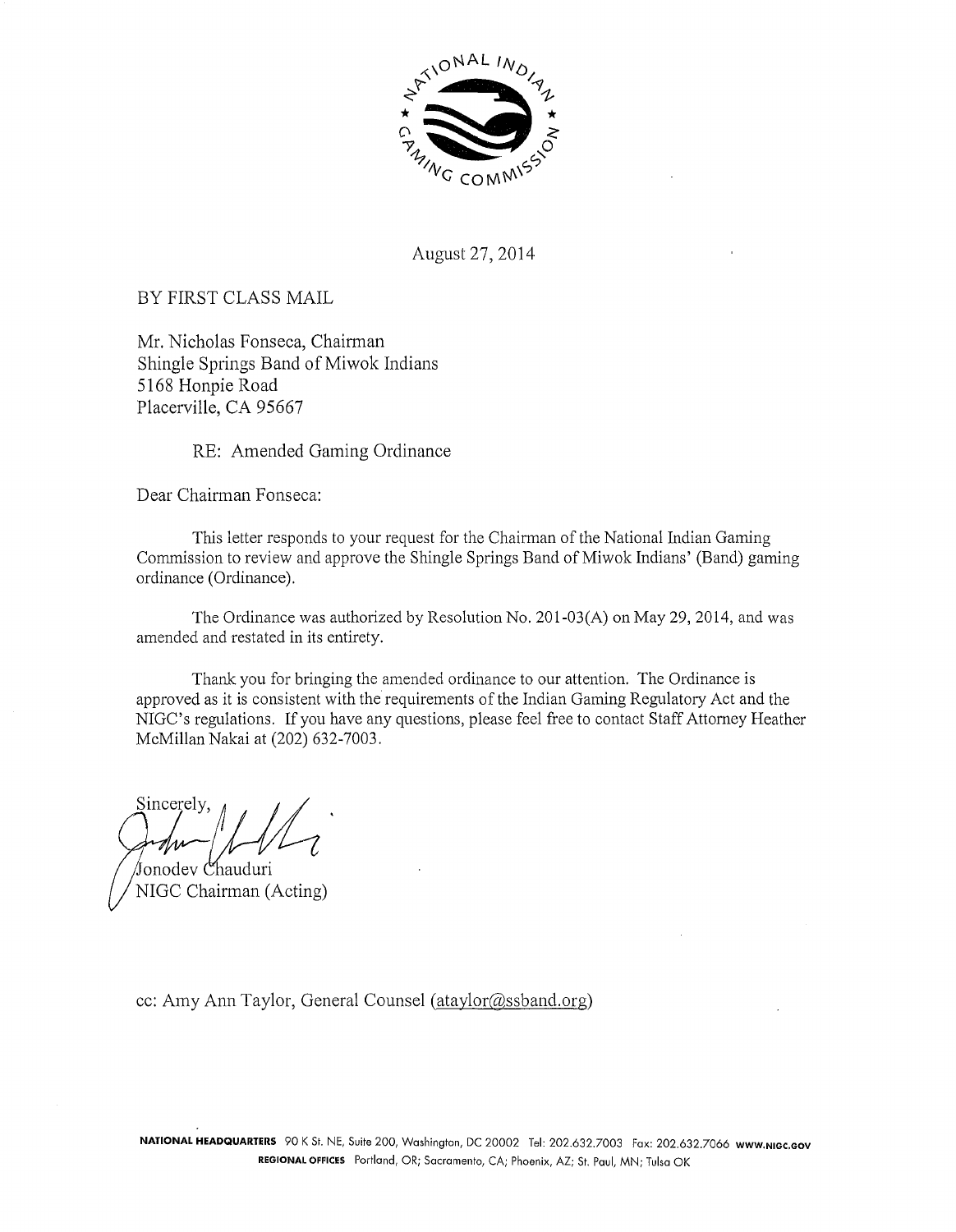

## **SHINGLE SPRINGS BAND OF MIWOK INDIANS**

Shingle Springs Rancheria, (Verona) Tract, California 5281 Honpie Road, Placerville CA 95667 P.O. Box 1340, Shingle Springs CA 95682 (530) 676-8010 Office; (530) 676-8033 Fax

### RESOLUTION 2014-03(A)

### SUBJECT: APPROVAL **OF** AMENDMENTS **TO THE** GAMING ORDINANCE.

WHEREAS, the Shingle Springs Band of Miwok Indians (the "Tribe") is a federally recognized Indian tribe eligible for the special programs and services provided by the United States to Indians because of their status as Indians and is recognized as possessing powers of selfgovernment; and

WHEREAS, the Shingle Springs Tribal Council is the duly-elected governing body of the Tribe and is authorized to act on behalf of the Tribe; and

WHEREAS, the Tribe may engage in particular types of gaming on its Rancheria under the Indian Gaming Regulatory Act as a means to promote tribal economic development and selfsufficiency and to generally protect the health and welfare of its members (25 U.S.C. §2701 *et*  seq.); and

WHEREAS, the Tribe, through its governmental entity the Shingle Springs Tribal Gaming Authority, is currently operating a gaming facility under the Gaming Ordinance ("Ordinance") passed by the Tribe in 1996; and

WHEREAS, the Tribal Council now desires to amend the Ordinance; and

WHEREAS, the Tribal Council submitted a revised Ordinance to the National Indian Gaming Commission ("NIGC") on January 17, 2014; during the review process the NIGC requested that the Tribe withdraw the Ordinance from review so that the Tribe could make additional changes to the Ordinance; and

WHEREAS, the Tribal Council has made the NIGC's requested changes and the Tribal Council has reviewed the attached revised and amended Ordinance and has determined that it is consistent with the Tribe's goals and obligations; and

WHEREAS, the Tribal Council desires to submit the revised Ordinance to the NIGC for approval and publication in the Federal Register.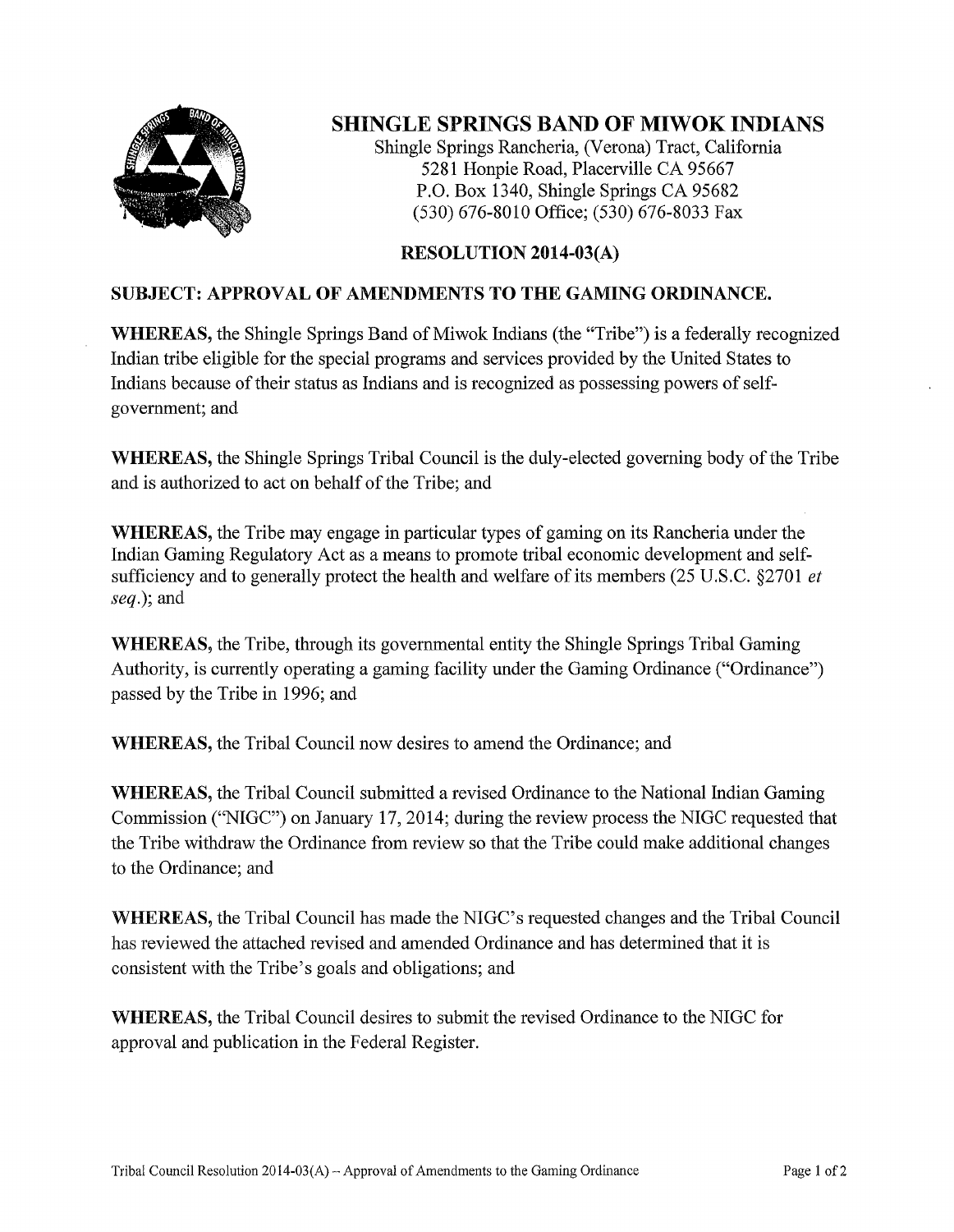**NOW THEREFORE, BE IT RESOLVED** that the Tribal Council hereby approves the attached amended "Gaming Ordinance" and authorizes the Chairman or his designee to execute any and all documents and agreements necessary as may be required to give effect to the transaction, herein contemplated, and to take such other actions as may hereby be necessary and appropriate to carry out the obligations thereunder.

**BE IT FURTHER RESOLVED** that this resolution will take effect immediately.

#### **CERTIFICATION**

*As a duly-elected official of the Shingle Springs Band of Miwok Indians, I do hereby certify that, at a meeting duly called, noticed, and convened on the 29th day of May, 2014 at which time a quorum of*  $\mathcal{T}$  was present, this resolution was duly adopted by a vote of  $\mathcal{L}$  FOR,  $\mathcal{L}$ 

*AGAINST,* / *ABSTAINED, and said resolution has not been rescinded or amended in any*  ~ / -1<[~ 5·-·27·17!  $\frac{1}{2}$  for  $\frac{1}{2}$  for  $\frac{1}{2}$ 

Chairperson Date

ATTEST:

atte en

 $5 - 29 - 14$ 

Date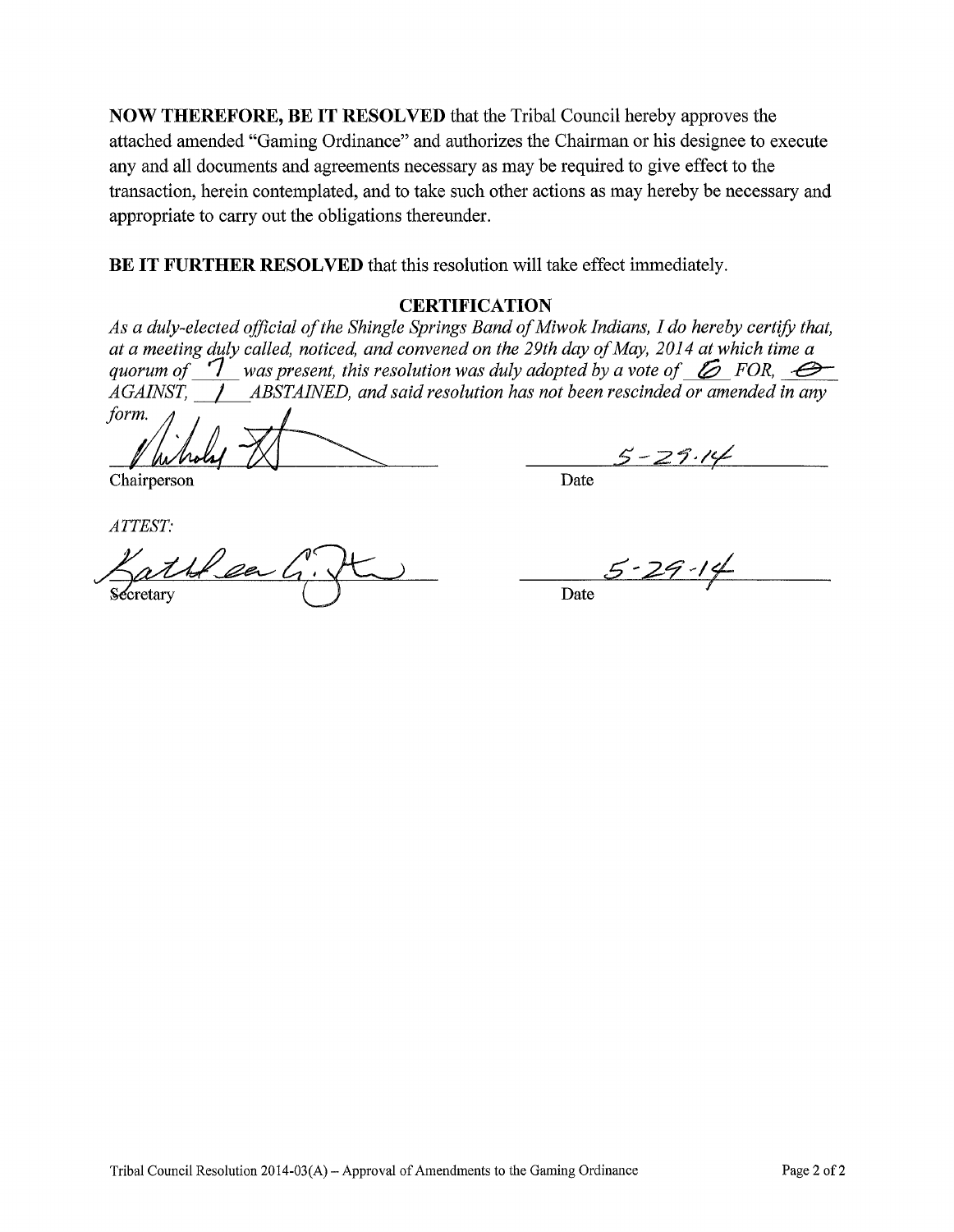

SHINGLE SPRINGS BAND OF MIWOK INDIANS Shingle Springs Rancheria, (Verona) Tract, California 5281 Honpie Road, Placerville CA 95667 P.O. Box 1340, Shingle Springs CA 95682 (530) 676-8010 Office; (530) 676-8033 Fax

# **SHINGLE SPRINGS TRIBAL GAMING ORDINANCE**

### GENERAL PROVISIONS

An ordinance to regulate and provide for the licensing of Class II and Class III gaming on tribal lands of the Shingle Springs Band of Miwok Indians.

SECTION 1 SHORT TITLE

This ordinance may be cited as the "Shingle Springs Tribal Gaming Ordinance" ("Ordinance").

#### SECTION 2 AUTHORIZED GAMING ACTIVITIES

- 2.1 Class II Gaming. All forms of Class II gaming as defined in the Indian Gaming Regulatory Act (25 U.S.C. 2701 *et seq.* ("IGRA")), section 2703(7)(A) and 25 C.F.R. section 502.3 are hereby authorized.
- 2.2 Class III Gaming. All forms of Class III gaming as defined in IGRA section 2703(8) and 25 C.F.R. section 502.4, and permitted under any tribal-state gaming compact, and related amendments, with the State of California entered into pursuant to section  $2710(d)$  of IGRA (the "Compact") are hereby authorized.

SECTION 3 OWNERSHIP OF GAMING

- 3 .1 The Tribe shall have the sole proprietary interest in and responsibility for the conduct of any gaming activity authorized by this Ordinance.
	- (a) On behalf of the Tribe, the Shingle Springs Tribal Gaming Commission shall be the sole entity regulating gaming activity authorized by this Ordinance, as outlined in its bylaws and in accordance with its internal policies and procedures, as approved by the Shingle Springs Tribal Council.
	- (b) On behalf of the Tribe, the Shingle Springs Tribal Gaming Authority shall be the sole entity managing the operation of the gaming activity authorized by this Ordinance as outlined in the Gaming Authority Ordinance and in accordance with its internal policies and procedures, as approved by the Shingle Springs Tribal Gaming Commission.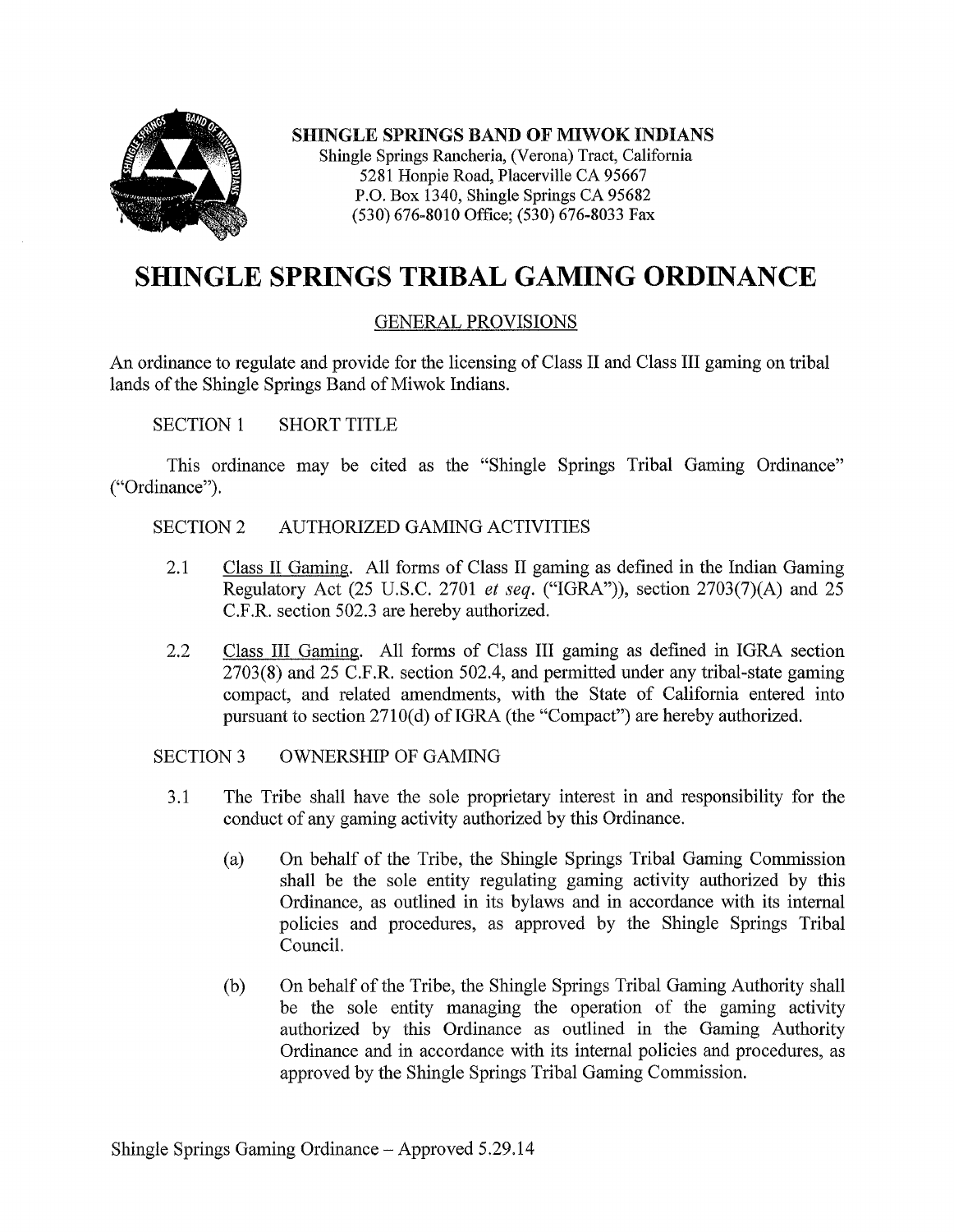#### SECTION 4 USE OF GAMING REVENUES

- 4.1 Net revenues from gaming authorized by this Ordinance shall only be expended by the Tribal Council for one or more of the following purposes:
	- (a) to fund tribal government operations or programs;
	- (b) to provide for the general welfare of the Tribe and its members;
	- ( c) to promote tribal economic development;
	- ( d) to donate to charitable organizations; or
	- ( e) to help fund operations of local government agencies.
- 4.2 The Tribe shall ensure that per capita payments to tribal members from revenues derived from its gaming operations are made only in accordance with a revenue allocation plan submitted to and approved by the Secretary of the Interior under IGRA section 2710(b)(3), and which complies with the requirements of 25 C.F.R. Part 290.
- 4.3 The Tribe shall not make payments from revenues derived from its gaming operations pursuant to or relating in any way to a contract which the National Indian Gaming Commission ("NIGC") has declared void or violative of federal law.

#### SECTION 5 ANNUAL AUDIT

- 5.1 The Tribe shall cause to be conducted, at least annually, an independent audit of the books and records of each gaming operation, and shall submit the resulting audit reports to the NIGC.
- 5 .2 All gaming related contracts resulting in purchases of supplies, services, or concessions in excess of \$25,000 in any year (except contracts for professional legal or accounting services) shall be specifically included within the scope of the audit conducted pursuant to this section.

#### SECTION 6 ENVIRONMENTAL/PUBLIC HEALTH AND SAFETY PROTECTION

6.1 In compliance with IGRA section 2710(b)(2)(E), the construction and maintenance of any gaming operation, and the operation of all gaming, shall be conducted in a manner which adequately protects the environment and the public health and safety.

#### SECTION? LICENSING OF KEY EMPLOYEES AND PRIMARY MANAGEMENT OFFICIALS

7.1 The Tribe, through its regulating entity, the Shingle Springs Tribal Gaming Commission, shall ensure the policies and procedures set out in this section are

Shingle Springs Gaming Ordinance – Approved 5.29.14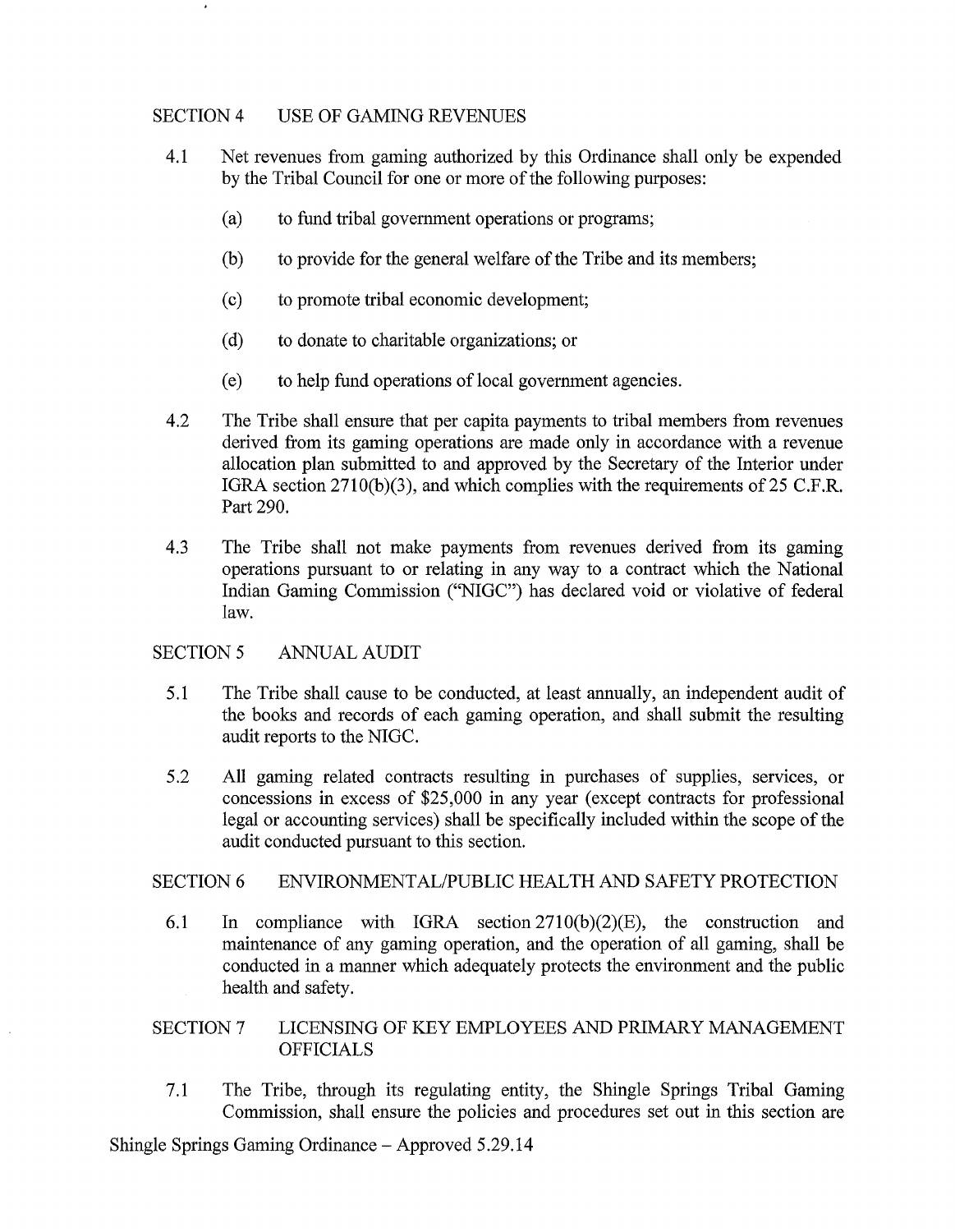implemented with respect to Key Employees and Primary Management Officials employed at any facility conducting gaming operations authorized by this Ordinance.

- 7.2 For purposes of this section, the following definitions apply:
	- (a) "Key Employee" means:
		- (i) a person who performs one or more of the following functions:
			- a. bingo caller;
			- b. counting room supervisor;
			- c. chief of security;
			- d. custodian of gaming supplies or cash;
			- e. floor manager;
			- f. pit boss;
			- g. dealer;
			- h. croupier;
			- 1. approver of credit; or
			- j. custodian of gambling devices including persons with access to cash and accounting records within such devices.
		- (ii) if not otherwise included, any other person whose total cash compensation exceeds \$50,000 per year; or
		- (iii) if not otherwise included, the four most highly compensated persons in the gaming operation.
		- (iv) if not otherwise included, any other person designated by the Tribe or the Compact as a Key Employee.
	- (b) "Primary Management Official" means:
		- (i) the person having management responsibility for a management contract;
		- (ii) any person who has authority:
			- a. to hire and fire employees; or
			- b. to set up a working policy for the gaming operation; or

Shingle Springs Gaming Ordinance – Approved 5.29.14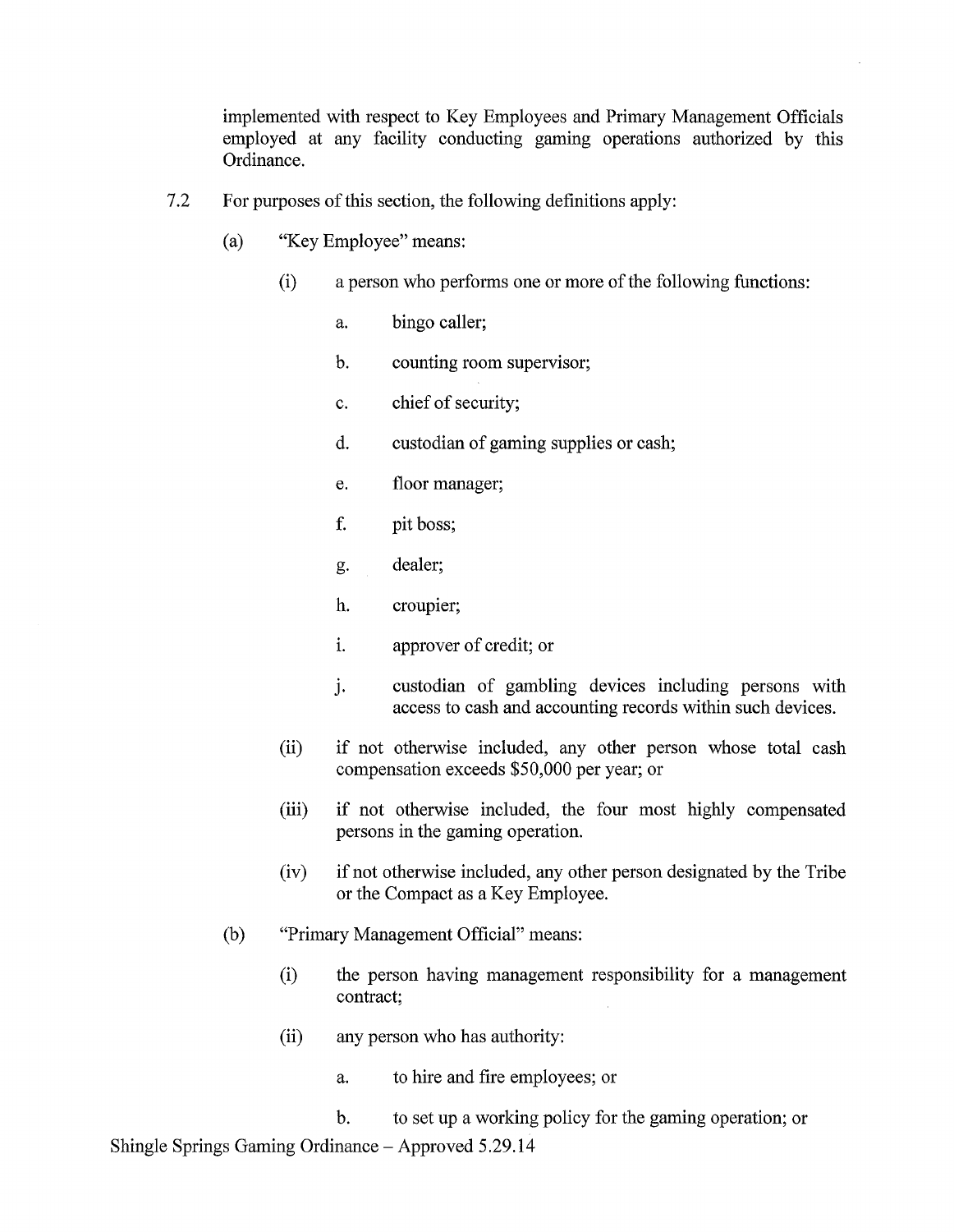(iii) the chief financial officer or other person who has financial management responsibility.

#### SECTION 8 APPLICATION FOR GAMING LICENSES

- 8.1 Each Key Employee and Primary Management Official shall complete an application for an initial gaming license or renewal of an existing gaming license for each gaming operation on an application form prescribed by the Tribe.
- 8.2 The Tribe may also require vendors to the facility to complete an application for an initial vendor license or renewal of an existing vendor license for each gaming operation on an application form prescribed by the Tribe.
- 8.3 An application for a gaming license shall include:
	- (a) the following privacy notice prescribed by 25 C.F.R. section 556.2:

In compliance with the Privacy Act of 1974, the following information is provided: Solicitation of the information on this form is authorized by 25 U.S.C. 2701 et seq. The purpose of the requested information is to determine the eligibility of individuals to be granted a gaming license. The information will be used by the Tribal gaming regulatory authorities and by the National Indian Gaming Commission ("NIGC'') members and staff who have need for the information in the performance of their official duties. The information may be disclosed by the Tribe or the NIGC to appropriate Federal, Tribal, State, local, or foreign law enforcement and regulatory agencies when relevant to civil, criminal or regulatory investigations or prosecutions or when pursuant to a requirement by a tribe or the National Indian Gaming Commission in connection with the issuance, denial, or revocation of a gaming license, or investigations of activities while associated with a tribe or a gaming operation. Failure to consent to the disclosures indicated in this notice will result in a tribe's being unable to license you for a primary management official or key employee position.

The disclosure of your Social Security Number (SSN) is voluntary. However, failure to supply a SSN may result in errors in processing your application.

(b) the following notice regarding false statements prescribed in part by 25 C.F.R. 556.3:

A false statement on any part of your license application, supporting documentation or supplemental information you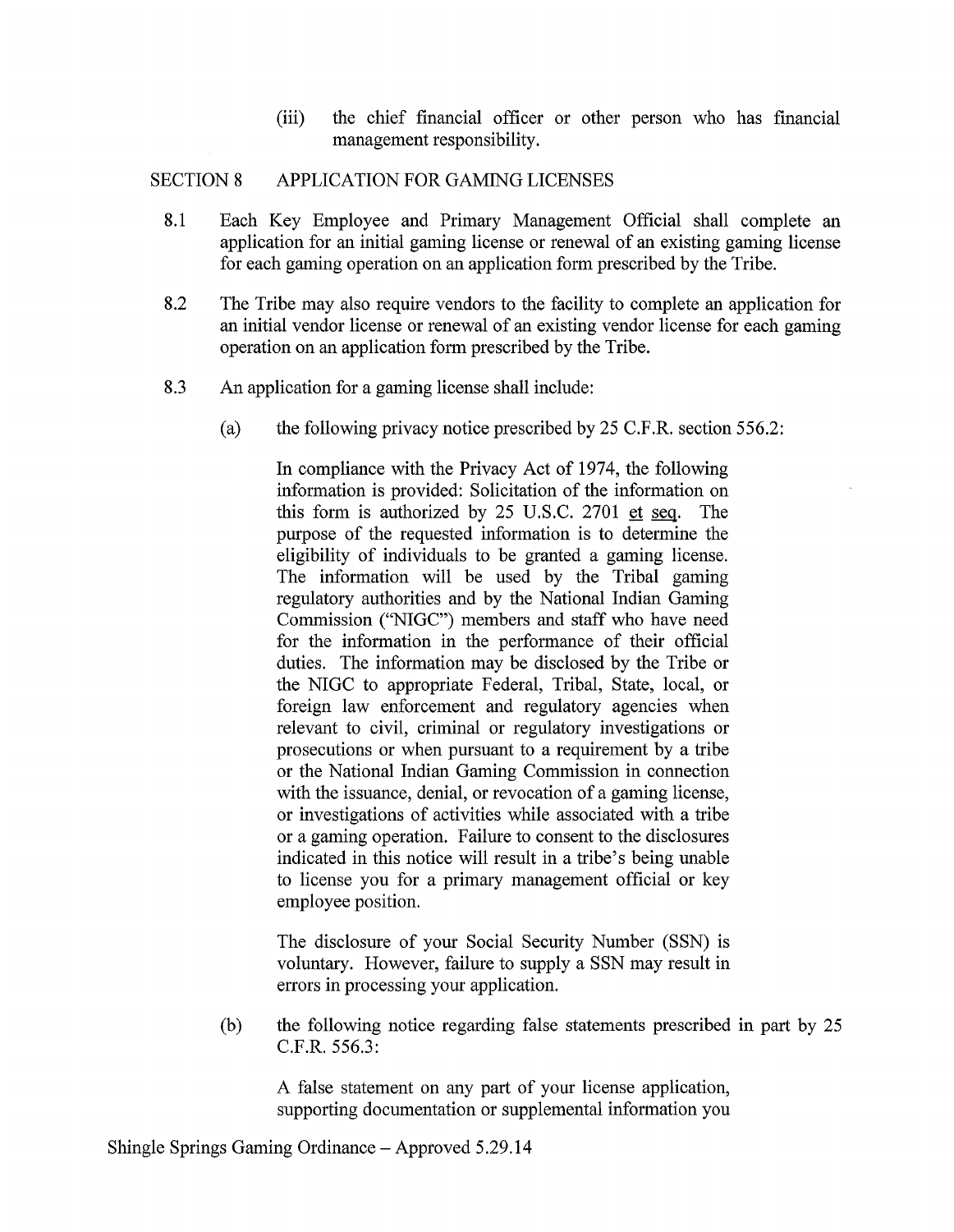provide as part of this application may be grounds for not hiring you, denying, suspending or revoking your gaming license, or for terminating you after you begin work. Also, you may be punished by fine or imprisonment (U.S. Code, title 18, section 1001).

#### SECTION 9 BACKGROUND INVESTIGATIONS

- 9 .1 The Tribe shall conduct, or cause to be conducted, a background investigation of each applicant for a position designated as a Key Employee or Primary Management Official sufficient to determine the applicant is eligible to hold a gaming license. To reach this determination, the Tribe shall satisfy itself that the applicant:
	- (a) is not a minor;
	- (b) is a person of good character, honesty, and integrity;
	- ( c) has no prior activities, criminal record, reputation, habits, and associations which pose a threat to the public interest or the interest of the Tribe or to the effective regulation and control of gaming, or create or enhance the dangers of unsuitable, unfair, or illegal practices, methods, and activities in the conduct or gaming or the carrying on of the business and financial arrangements incidental to the conduct of gaming;
	- ( d) has not supplied false and/or misleading information or who has not omitted material information required under IGRA, NIGC regulations and this Ordinance;
	- ( e) has not had a gaming license revoked for cause in any jurisdiction since the effective date of IGRA;
	- (t) has not failed to meet any suitability requirements under the Compact; and
	- (g) is a person whose background, reputation or associations will not adversely impact the Tribe or its gaming operation.
- 9.2 If in making the qualification determination referenced in subsection 9.1 above the Tribe determines that licensing an individual poses a threat to the public interest or to the effective regulation of gaming, or creates or enhances the dangers of unsuitable, unfair, or illegal practices and methods and activities in the conduct of gaming, the Tribe shall not license that individual as a Key Employee or Primary Management Official.
- 9.3 In conducting its background investigation, the Tribe shall keep confidential the identity of each person interviewed in the course of the investigation.
- 9 .4 The Tribe shall request the following background investigation information from each Key Employee and Primary Management Official:

Shingle Springs Gaming Ordinance - Approved 5 .29 .14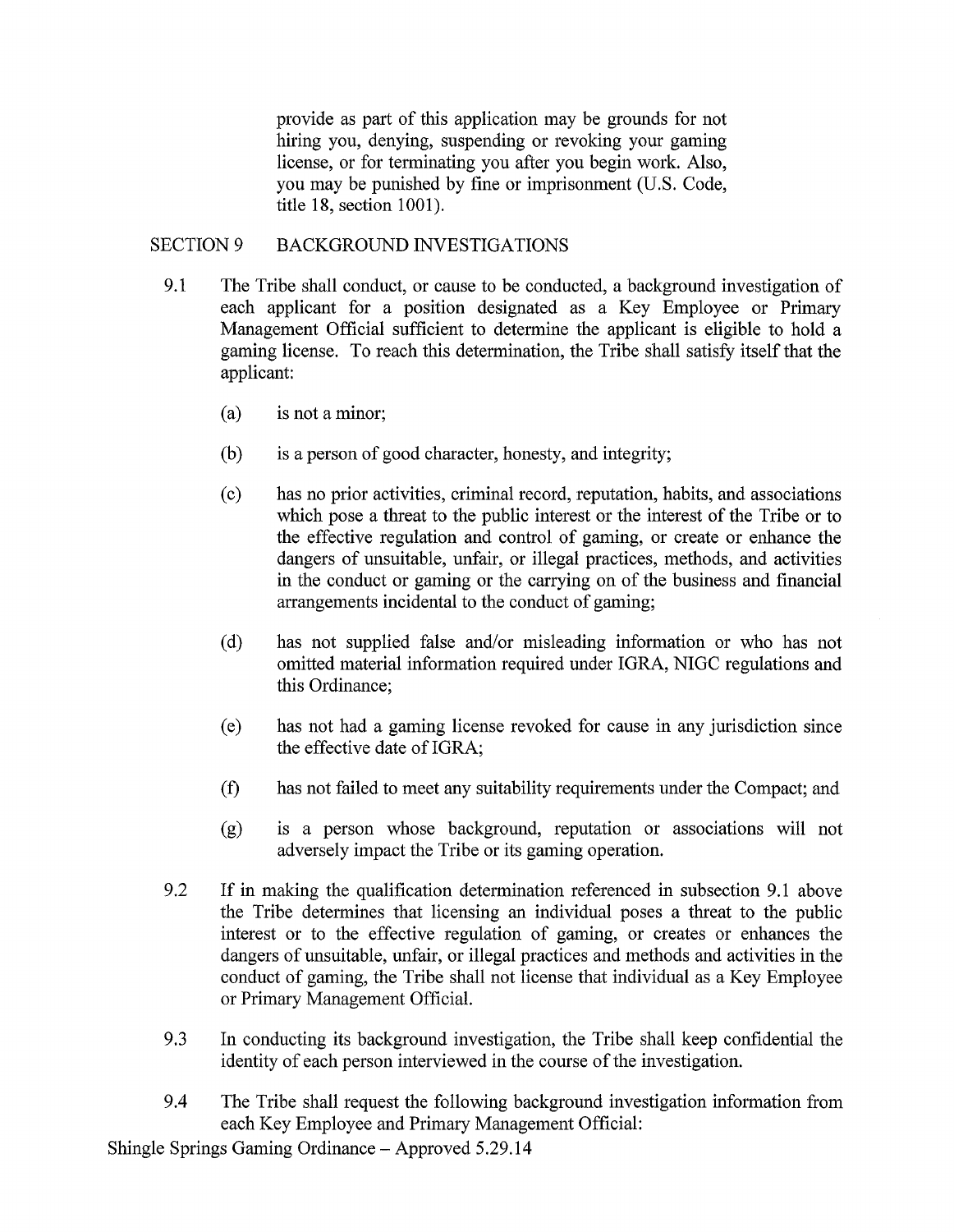- (i) full name, other names used (oral or written), social security number(s), birth date, place of birth, citizenship, gender, all languages (spoken or written);
- (ii) currently, and for the previous 10 years, business and employment positions held, ownership interests in those businesses, business and residence addresses and phone numbers, and drivers license numbers;
- (iii) the names and current addresses and phone number of at least 5 personal references, including one personal reference who was acquainted with the applicant during each period of residence listed under paragraph (ii) of this subsection;
- (iv) current business and residence telephone numbers;
- (v) a description of any existing and previous business relationships with Indian tribes, including ownership interests in those businesses;
- (vi) a description of any existing and previous business relationships with the gaming industry generally, including ownership interests in those businesses;
- (vii) the name and address of any licensing or regulatory agency with which the person has filed an application for a license or permit related to gaming, whether or not such license or permit was granted;
- (viii) for each felony for which there is an ongoing prosecution or a conviction, the charge, the name and address of the court involved, and the date and disposition, if any, including any paperwork showing the disposition of the charge;
- (ix) for each misdemeanor conviction or ongoing misdemeanor prosecution (excluding minor traffic violations), the name and address of the court involved and the date and disposition;
- $(x)$  for each criminal charge (excluding minor traffic charges) whether or not there is a conviction, if such criminal charge is not otherwise listed pursuant to paragraphs (viii) or (ix) of this subsection, the criminal charge, the name and address of the court involved, and the date and disposition;
- (xi) the name and address of any licensing or regulatory agency with which the applicant has filed an application for an occupational license or permit, whether or not such license or permit was granted;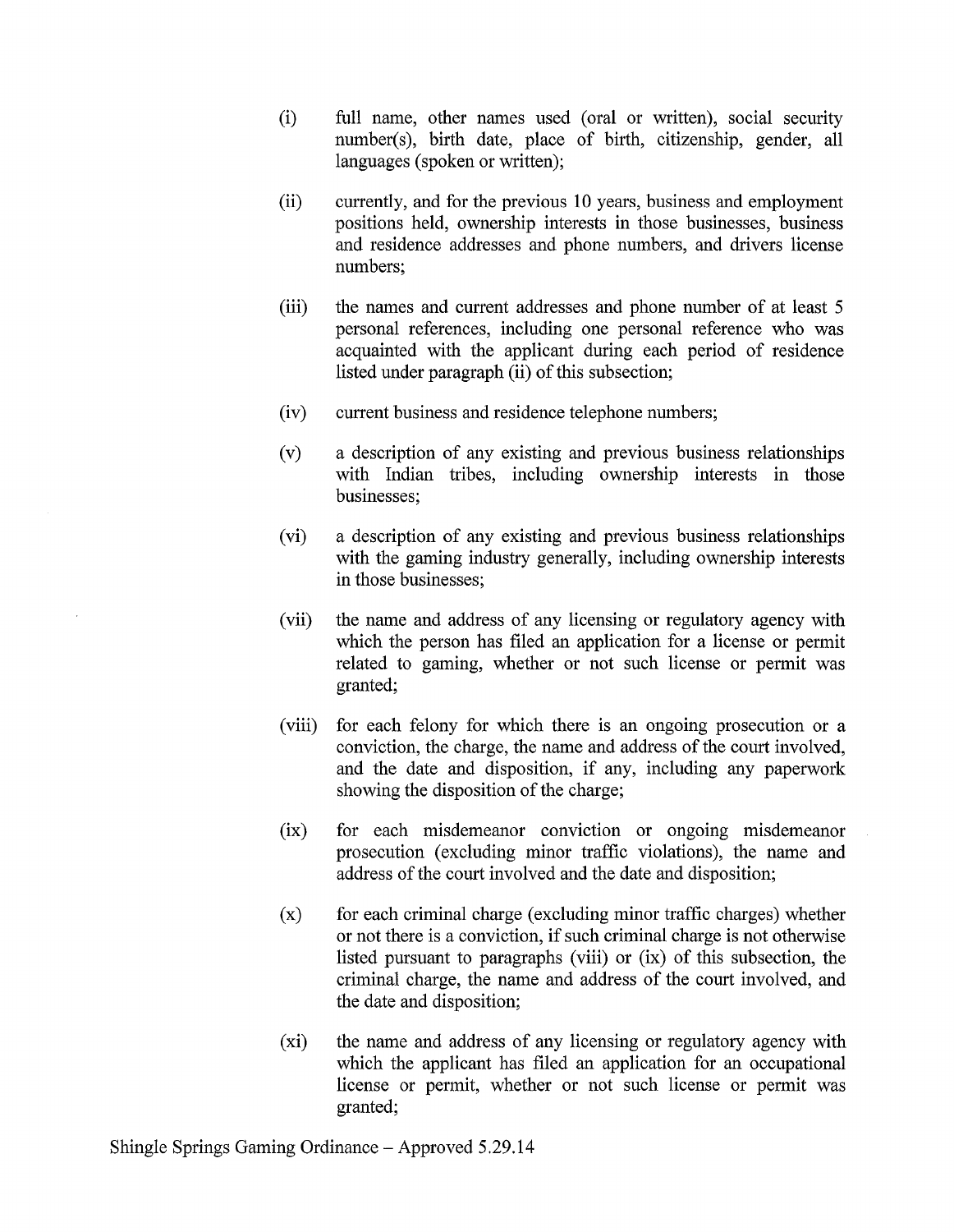- (xii) a current photograph;
- (xiii) a complete history of the applicant's educational background, including the names of any colleges, universities, trade or vocational schools, and high schools attended, and include a copy of the diploma or G.E.D. if awarded;
- (xiv) a description of the applicant's family, including an explanation of the relationships described (e.g., parents, guardians, etc.);
- (xv) any financial statement from the applicant's accountant or other financial information specifically requested on the application form, for example, income sources, assets owned, insurance policies, mortgages, and other information relating to the filing of bankruptcy or other obligations;
- (xvi) a description of the applicant's spousal status including, if applicable, the existence of any previous marriages;
- (xvii) fingerprints of the applicant to be taken for a criminal history check. A criminal history check will include a check of criminal history records information maintained by the Federal Bureau of Investigation;
- (xviii) a statement authorizing law enforcement agencies and prior employers to release information and respond to questions relating to the applicant's records, habits, reputation, and associations;
- (xix) all applicants are required to submit to a drug screening test and, if employed, random screening tests thereafter; and
- (xx) any other information the Tribe deems relevant.

#### SECTION 10 REPORT TO THE NIGC

- 10.l Before issuing a license to a Key Employee or Primary Management Official, the Tribe shall prepare an investigative report summarizing each background investigation of a Key Employee or Primary Management Official that the gaming operation intends to employ.
- 10.2 Each investigative report shall include the following:
	- (a) the steps taken in conducting the background investigation;
	- (b) the results obtained;
	- ( c) the conclusions reached; and
	- (d) the basis for those conclusions.

Shingle Springs Gaming Ordinance - Approved 5.29.14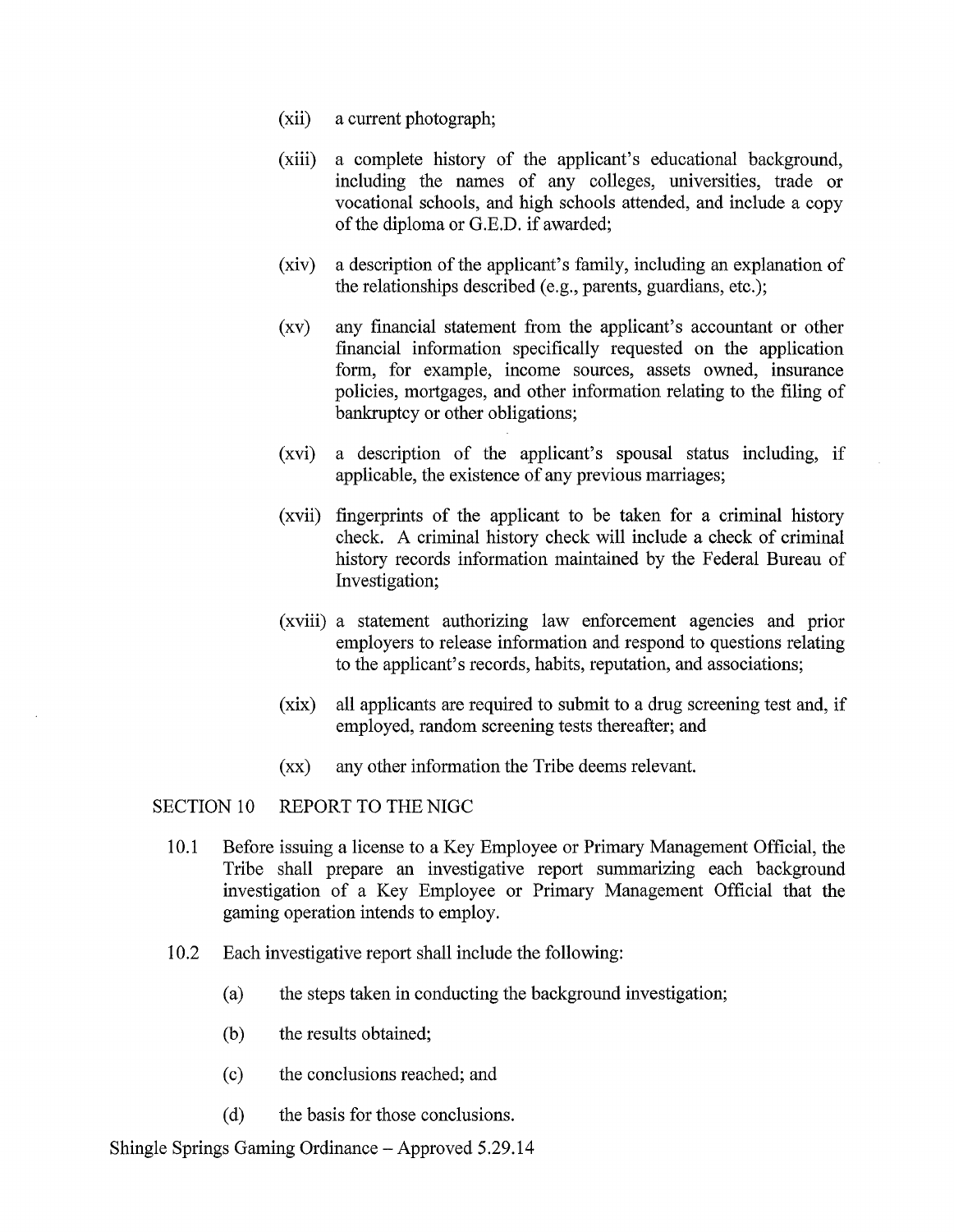- 10.3 No later than 60 days after a Key Employee or a Primary Management Official begins work, the Tribe shall submit to the NIGC a notice of results of the background investigation. The notice of results shall contain:
	- (a) the applicant's name, date of birth, and social security number;
	- (b) the date on which the applicant began or will begin work as a Key Employee or Primary Management Official;
	- ( c) a summary of the information presented in the investigative report, which shall at a minimum include a listing of:
		- (i) licenses that have been previously denied;
		- (ii) gaming licenses that have been revoked, even if subsequently reinstated;
		- (iii) every known criminal charge brought against the applicant within the last 10 years of the date of application; and
		- (iv) every felony of which the applicant has been convicted or any ongoing prosecution.
	- (d) a copy of the Tribe's qualification determination made under subsection 9.1 above.
- 10.4 If a gaming license is not issued to an applicant, the Tribe:
	- (a) shall notify the NIGC; and
	- (b) shall forward copies of its qualification determination and investigative report (if any) to the NIGC for inclusion in the Indian Gaming Individuals Records System.
- 10.5 With respect to Key Employees and Primary Management Officials, the Tribe shall retain applications, investigative reports, and eligibility determinations for gaming licenses and reports (if any) of background investigations for inspection by the NIGC for no less than 3 years from the date of termination of employment.
- 10.6 A gaming operation shall not employ as a Key Employee or Primary Management Official a person who does not have a gaming license 90 days after a license application has been submitted.

#### SECTION 11 GRANTING A GAMING LICENSE.

11.1 If, within a 30 day period after the NIGC receives an investigative report, the NIGC notifies the Tribe that it has no objection to the issuance of a gaming license pursuant to a license application filed by a Key Employee or Primary Management Official, the Tribe may issue a license to such applicant. Within 30

Shingle Springs Gaming Ordinance - Approved 5.29.14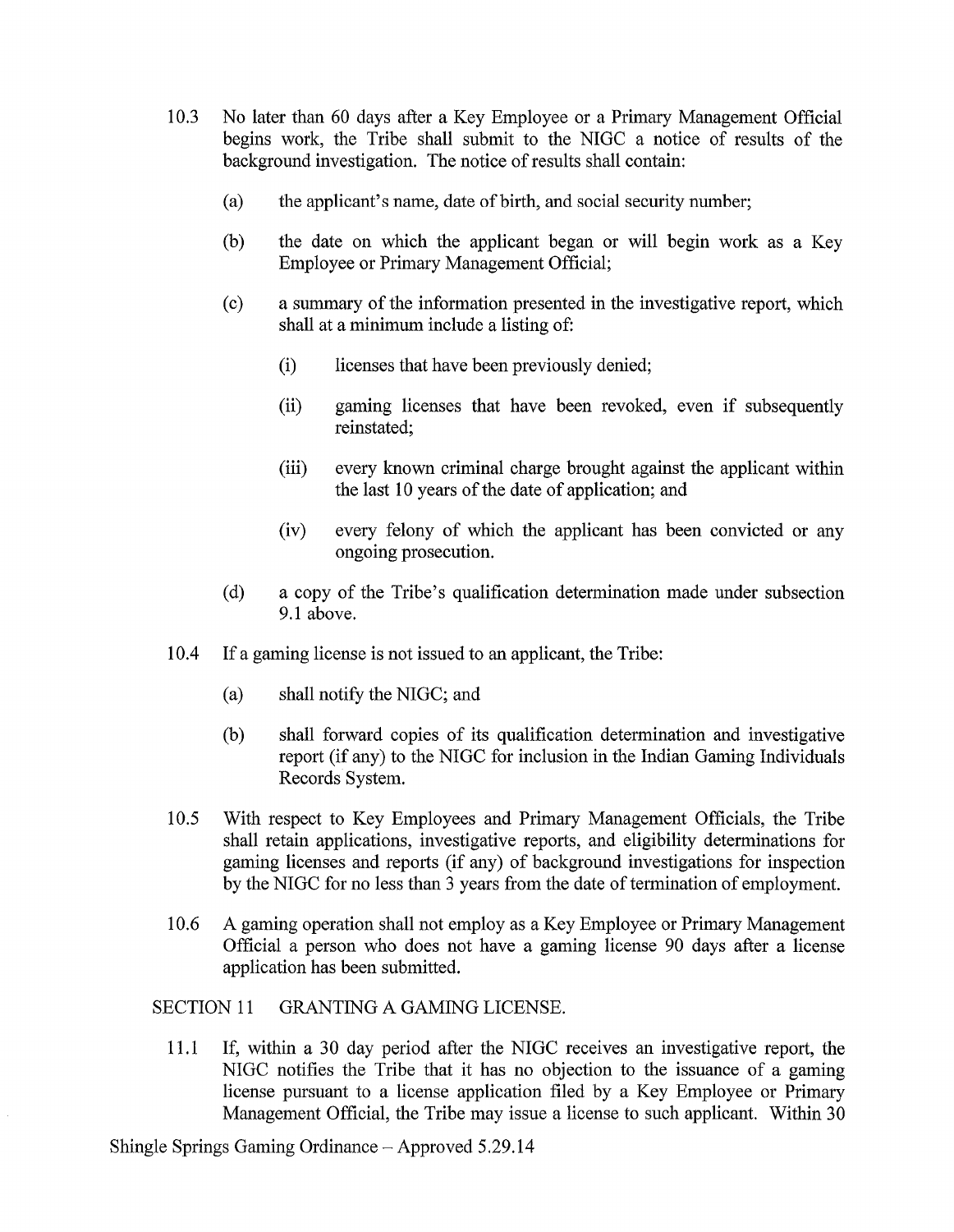days after the issuance of the license, the Tribe shall notify the NIGC of its issuance.

- 11.2 The Tribe shall respond to a request for additional information from the NIGC concerning a Key Employee or Primary Management Official who is the subject of an investigative report. Such a request shall suspend the 30 day period under subsection 11.1 above until the NIGC receives the additional information.
- 11.3 If, within the 30 day period described in subsection 11.1 above, the NIGC provides the Tribe with a statement itemizing objections to the issuance of a gaming license to a Key Employee or to a Primary Management Official applicant, the Tribe shall reconsider the application, taking into account the objections itemized by the NIGC. The Tribe shall make the final decision whether to issue a gaming license to such applicant.

#### SECTION 12 GAMING LICENSE SUSPENSION

- 12.1 If, after the issuance of a gaming license, the Tribe receives from the NIGC reliable information indicating that a Key Employee or a Primary Management Official is not eligible for employment under this Ordinance, the Tribe shall suspend such license and shall notify in writing the licensee of the suspension and the proposed revocation.
- 12.2 The Tribe shall notify the licensee of a time and a place for a hearing on the proposed revocation of a license according to its internal policies and procedures.
- 12.3 After a revocation hearing, the Tribe shall decide to revoke or reinstate a gaming license. The Tribe shall notify the NIGC of its decision within 45 days of receiving from the NIGC the notification referenced in subsection 12.1.

#### SECTION 13 FACILITY LICENSES

- 13 .1 The Tribe shall issue a separate facility license for each and every place, operation, or location on Indian lands where Class II or Class III gaming authorized under this Ordinance is conducted. At least every year after the initial issuance of a facility license, the Tribe shall renew the license to each place, operation, or location on Indian lands where Class II or Class III gaming authorized under this Ordinance is conducted.
- 13 .2 The Tribe shall specify the form, conditions and content for the application for such licenses, which shall be submitted by the general manager of the gaming operation.
- 13 .3 Within 30 days of issuing a renewed facility license, the Tribe shall submit to the NIGC a copy of the renewed license. Along with the renewed facility license, the Tribe shall submit to the NIGC:
	- (a) an attestation certifying that by issuing the license:

Shingle Springs Gaming Ordinance – Approved 5.29.14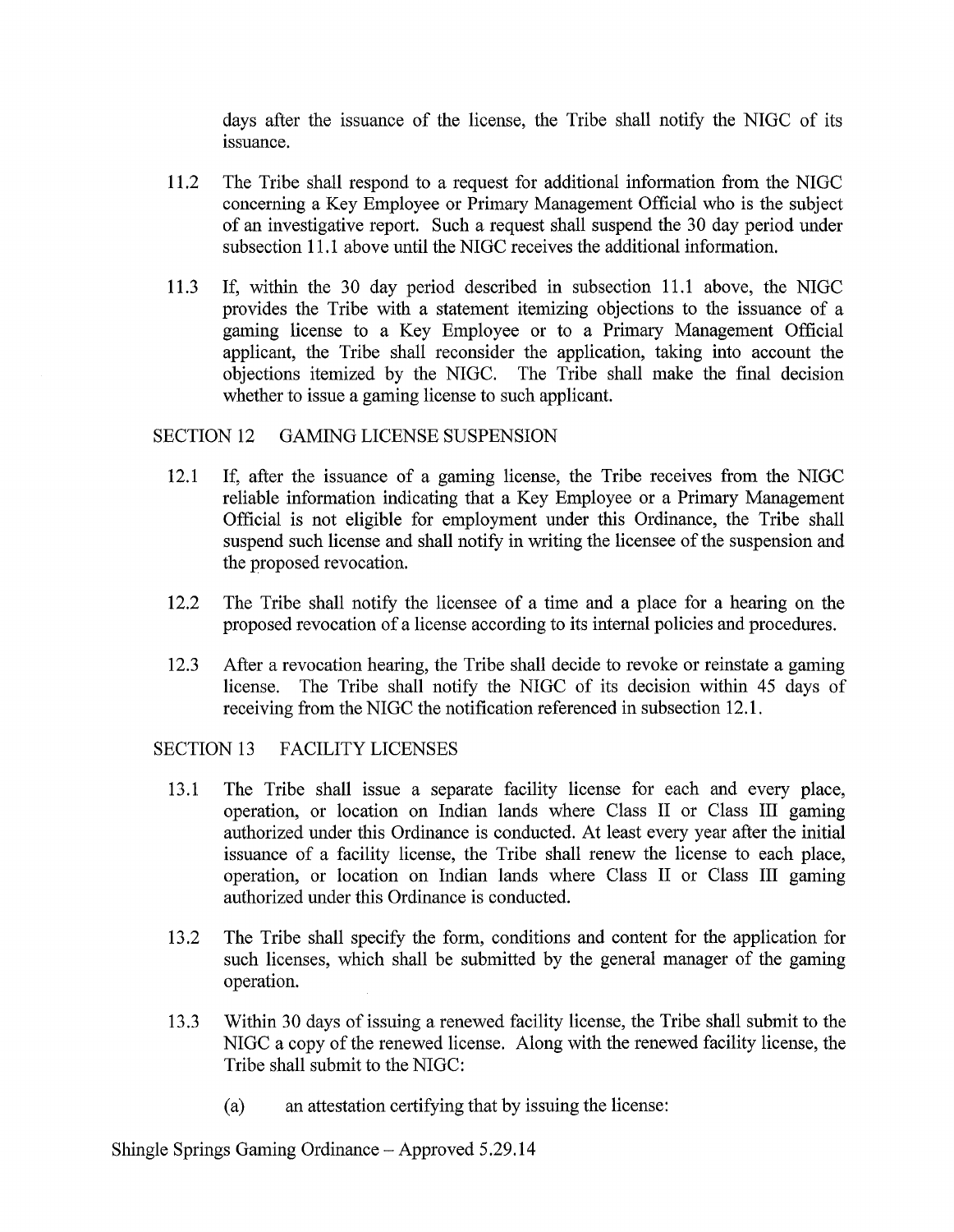- (i) the Tribe has identified and enforces the environmental, health, and public safety laws, resolutions, codes, policies standards or procedures applicable to the gaming operation;
- (ii) the Tribe is in compliance with those laws, resolutions, codes, policies standards or procedures, or, if not in compliance, the Tribe will identify those with which it is not in compliance, and will adopt and submit its written plan for the specific action it will take, within a period not to exceed 6 months, required for compliance. At the successful completion such written plan, or at the expiration of the period allowed for completion, the Tribe shall report the status thereof to the NIGC. In the event the Tribe estimates that action for compliance will exceed 6 months, the NIGC must concur in such an extension of time, otherwise, the Tribe will be deemed non-compliant. The NIGC will consider the consequences on the environment and the public health and safety, as well as mitigation measures the Tribe may provide in the interim, in considering requests for extensions of time.
- (iii) the Tribe is ensuring that the construction and maintenance of the gaming facility, and the operation of all gaming, is conducted in a manner which adequately protects the environment and the public health and safety.
- (b) a document listing all laws, resolutions, codes, policies standards or procedures identified by the Tribe as applicable to its gaming facilities, other than federal laws, in the following areas:
	- (i) emergency preparedness, including but not limited to fire suppression, law enforcement and security;
	- (ii) food and potable water;
	- (iii) construction and maintenance;
	- (iv) hazardous materials;
	- (v) sanitation (both solid and wastewater); and
	- (vi) other environmental or public health and safety laws, resolutions, codes, policies standards or procedures adopted by the Tribe in light of climate, geography, and other local conditions and applicable to its gaming places, facilities and locations.
- 13 .4 After the first submission of a document under paragraph (b) of this subsection, the Tribe may, in lieu of complying with that paragraph, certify to the NIGC that it has not substantially modified its laws protecting the environment and public health and safety.

Shingle Springs Gaming Ordinance - Approved 5 .29 .14